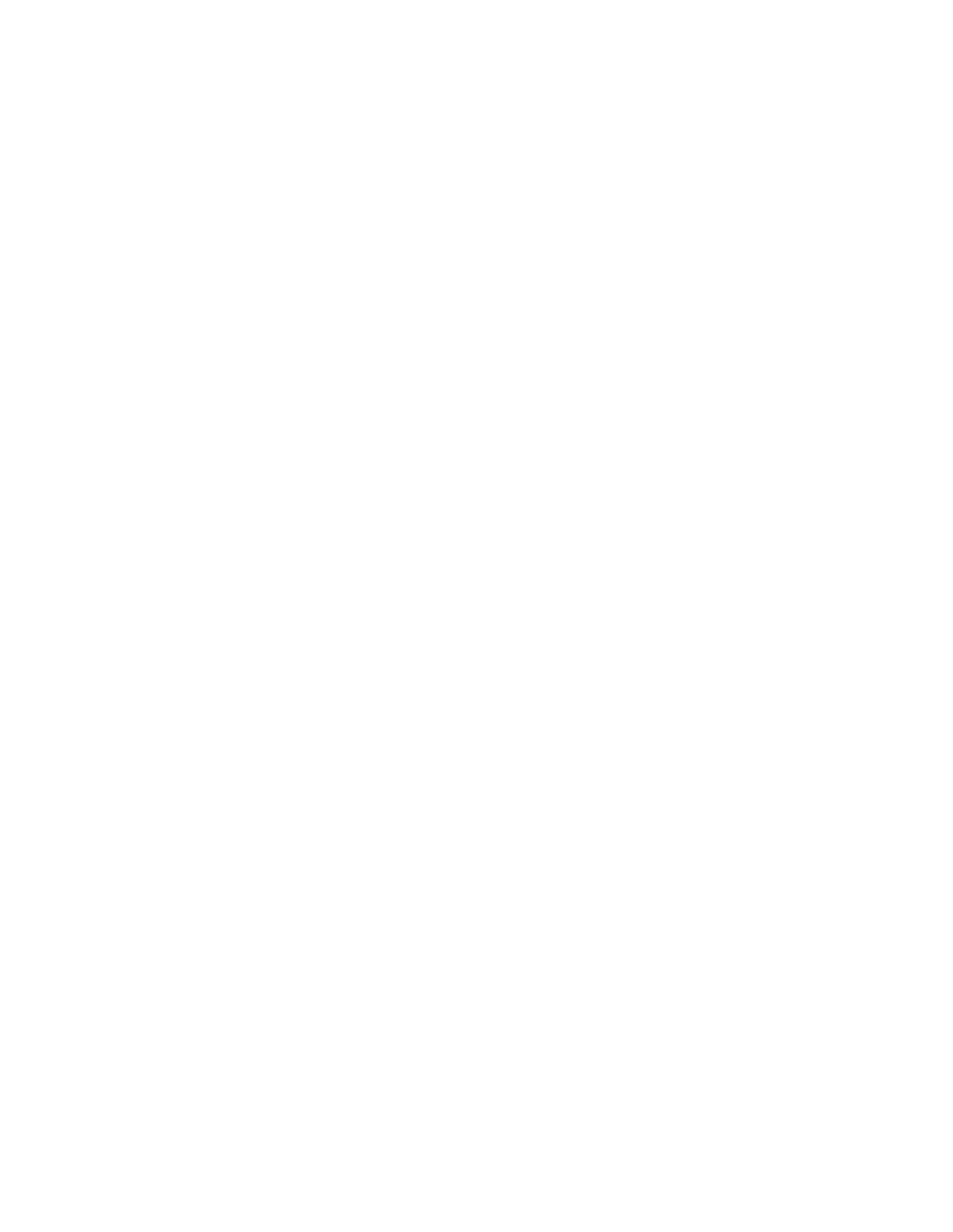

#### Course Description

Coaching is experiencing dramatic growth as a valuable<br>management tool for managers and supervisors. You will<br>sharpen your communication and management skills as you<br>integrate the coaching examples, skill-building exercise but is especially valuable in evaluations, discipline, positive and negative feedback, and career development.

AIA<br>Continuing<br>Education<br>Provides

#### Learning Objectives

- Identify the three situations for coaching your staff
- Evaluate and act on the reasons behind poor performance
- Recognize and manage "sidetracks" during interactions with staff
- Define and put into practice the skills for coaching

AIA<br>Continuing<br>Education<br>Provider

#### - 1 -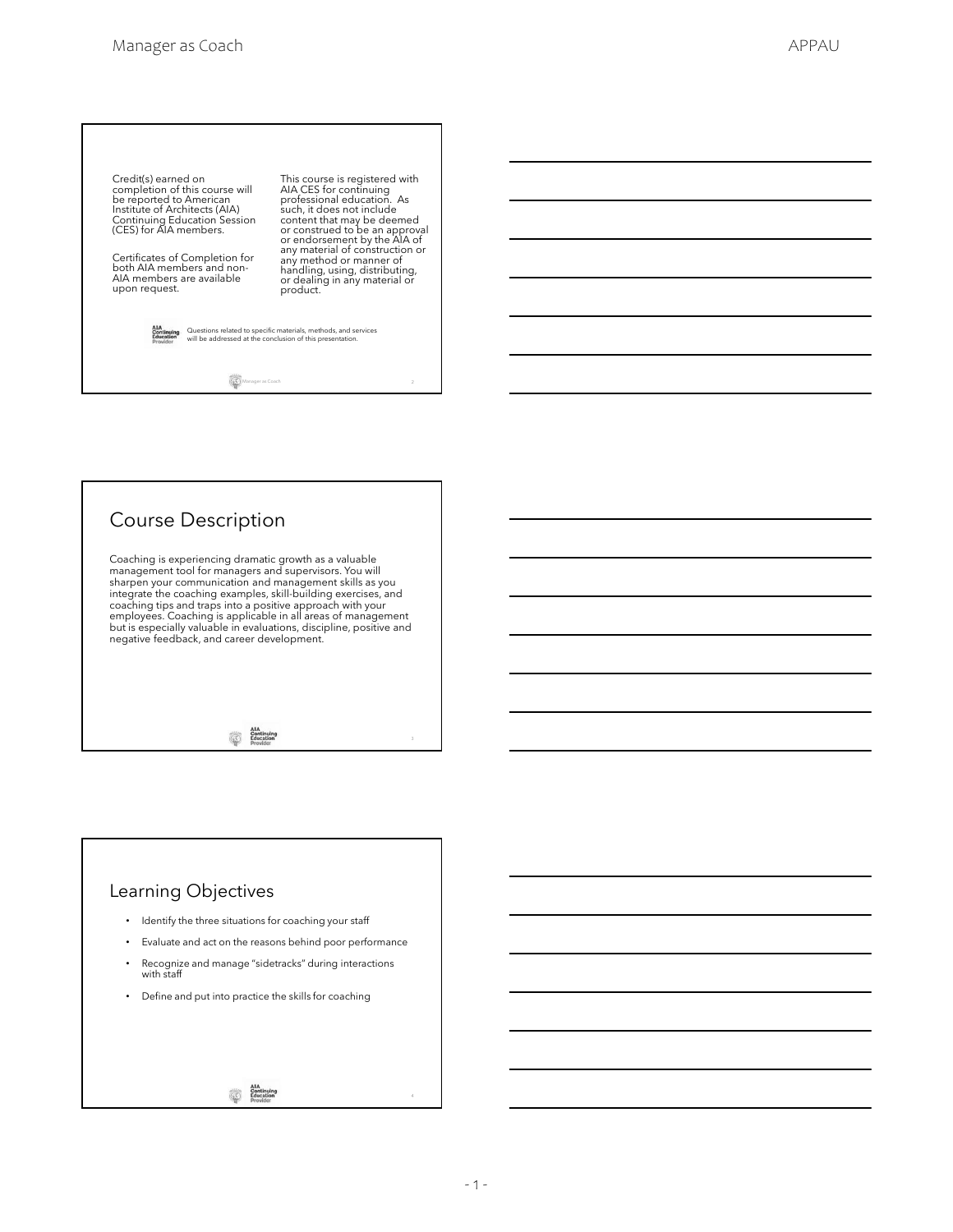| Coach             | <b>COACH</b>                                                                                                                  | <b>MANAGER</b>                                                                                                                           |
|-------------------|-------------------------------------------------------------------------------------------------------------------------------|------------------------------------------------------------------------------------------------------------------------------------------|
| versus<br>Manager | · Influences<br>• Facilitates<br>• Assists teams<br>• Motivates team<br>• Gets involved<br>• Team-focused<br>• Wins with team | • Uses authority<br>• Makes decisions<br>• Divides/delegate<br>• Direct employees<br>• Works alone<br>• Self-focused<br>• Gets all glory |
|                   | Manager as Coach                                                                                                              | 5                                                                                                                                        |





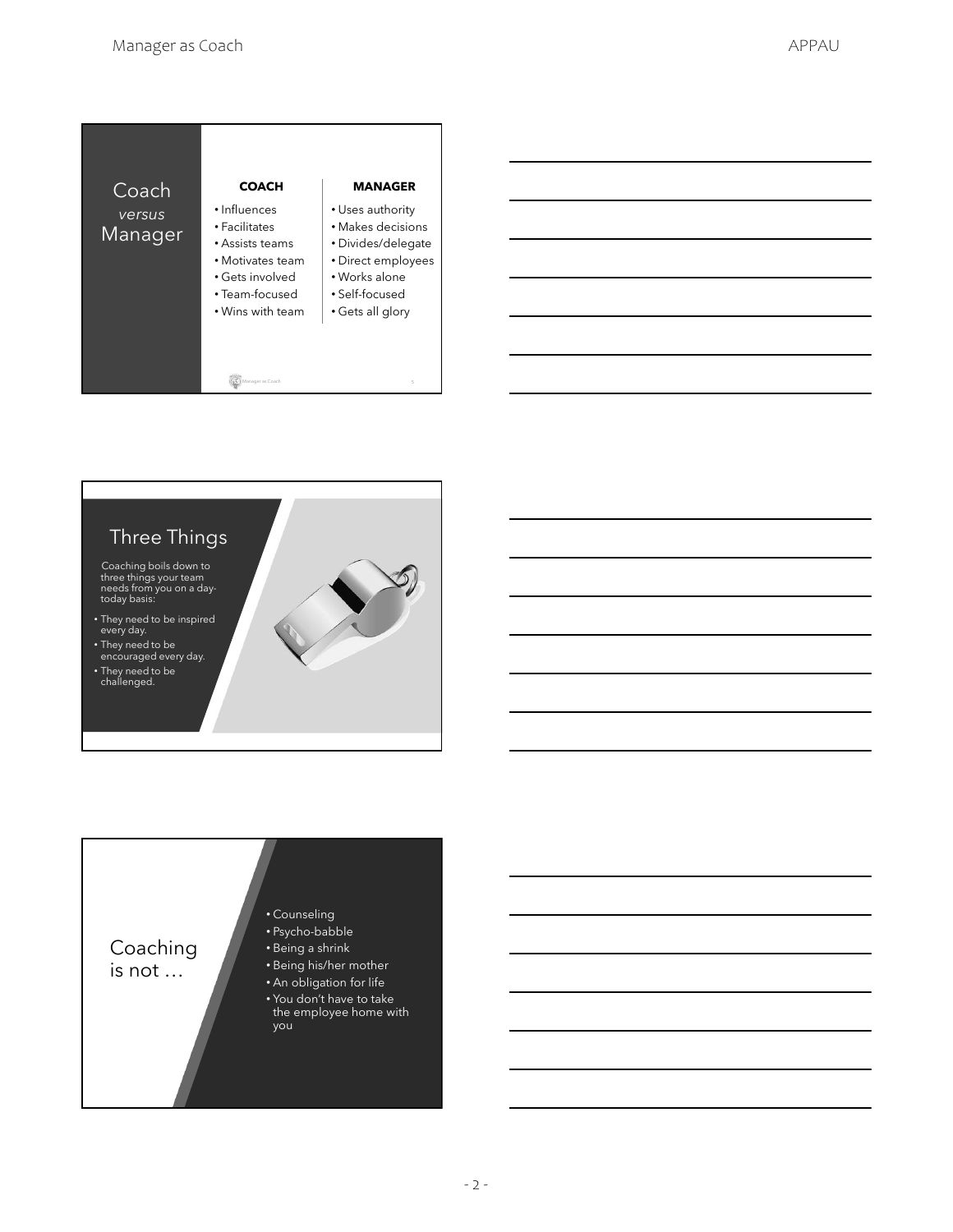| Conditions<br>for<br>Counseling | ſÄ<br>Drug and alcohol issues                                |
|---------------------------------|--------------------------------------------------------------|
|                                 | Home problems with spouse or<br>r.<br>personal relationships |
|                                 | Effects of health problems                                   |
|                                 | $\oplus$<br><b>Mental illness</b>                            |
|                                 | <b>Financial problems</b><br><b>DO</b>                       |
|                                 | <b>Overall stress</b>                                        |
|                                 | Manager as Coach<br>8                                        |





# A Coach …

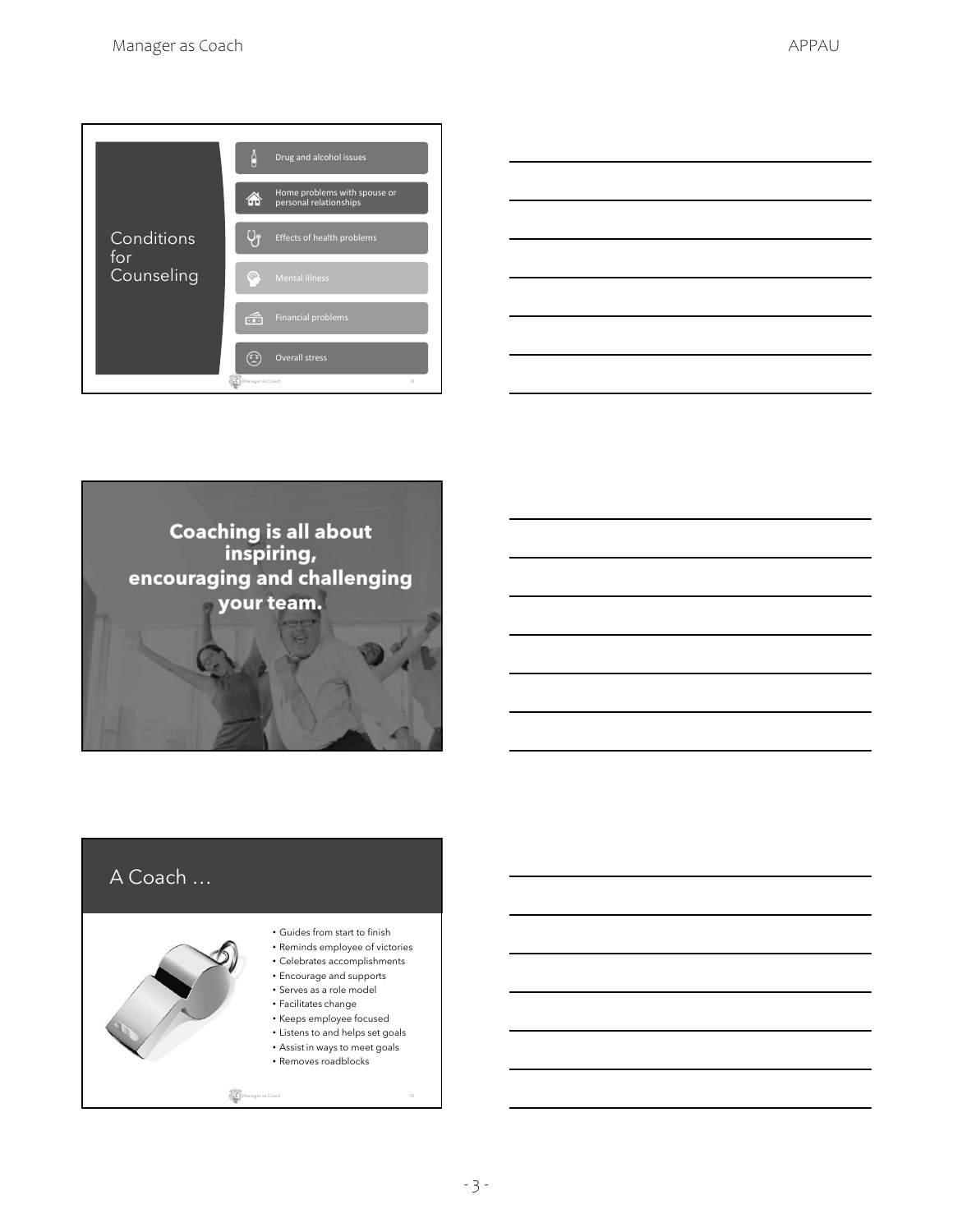



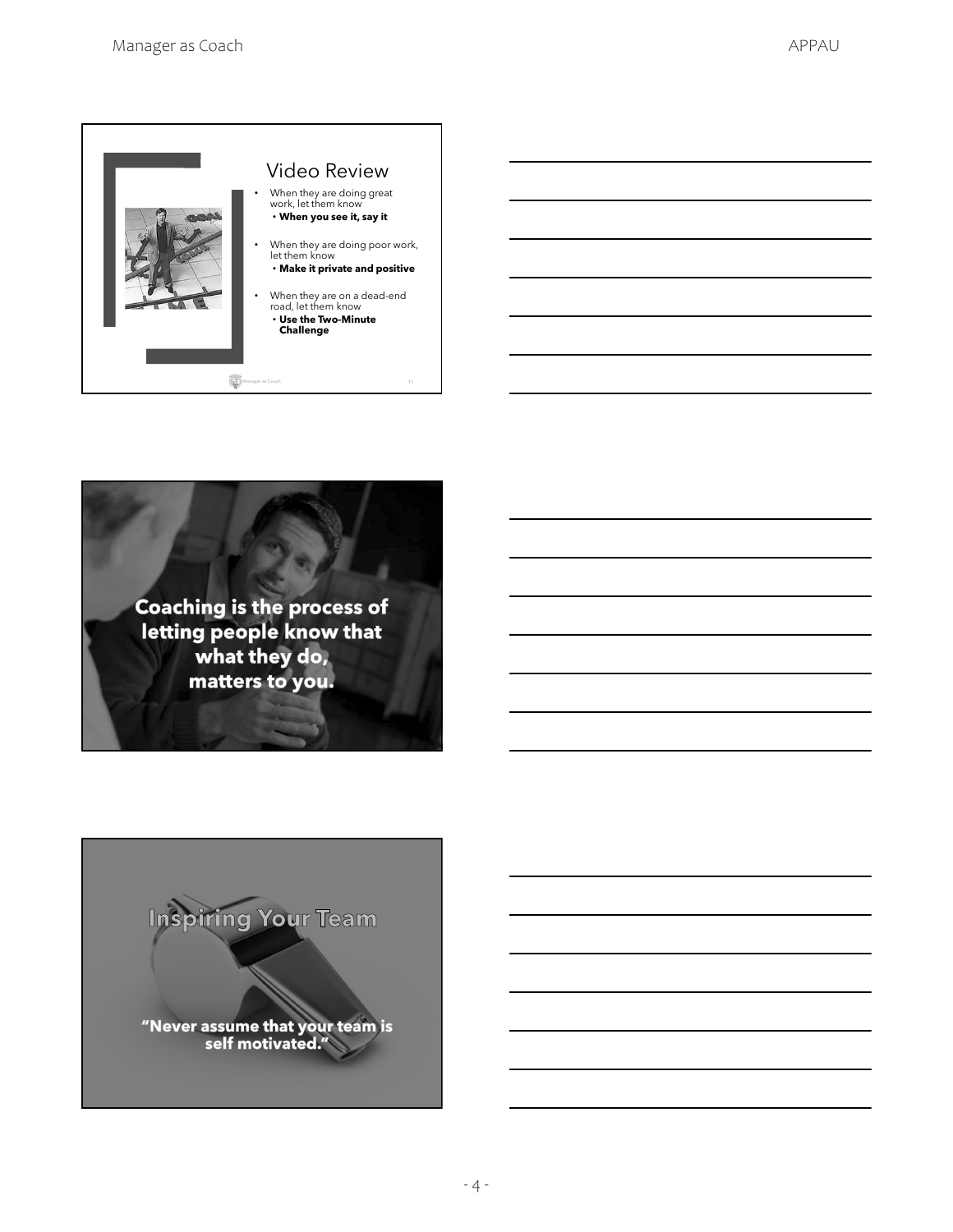





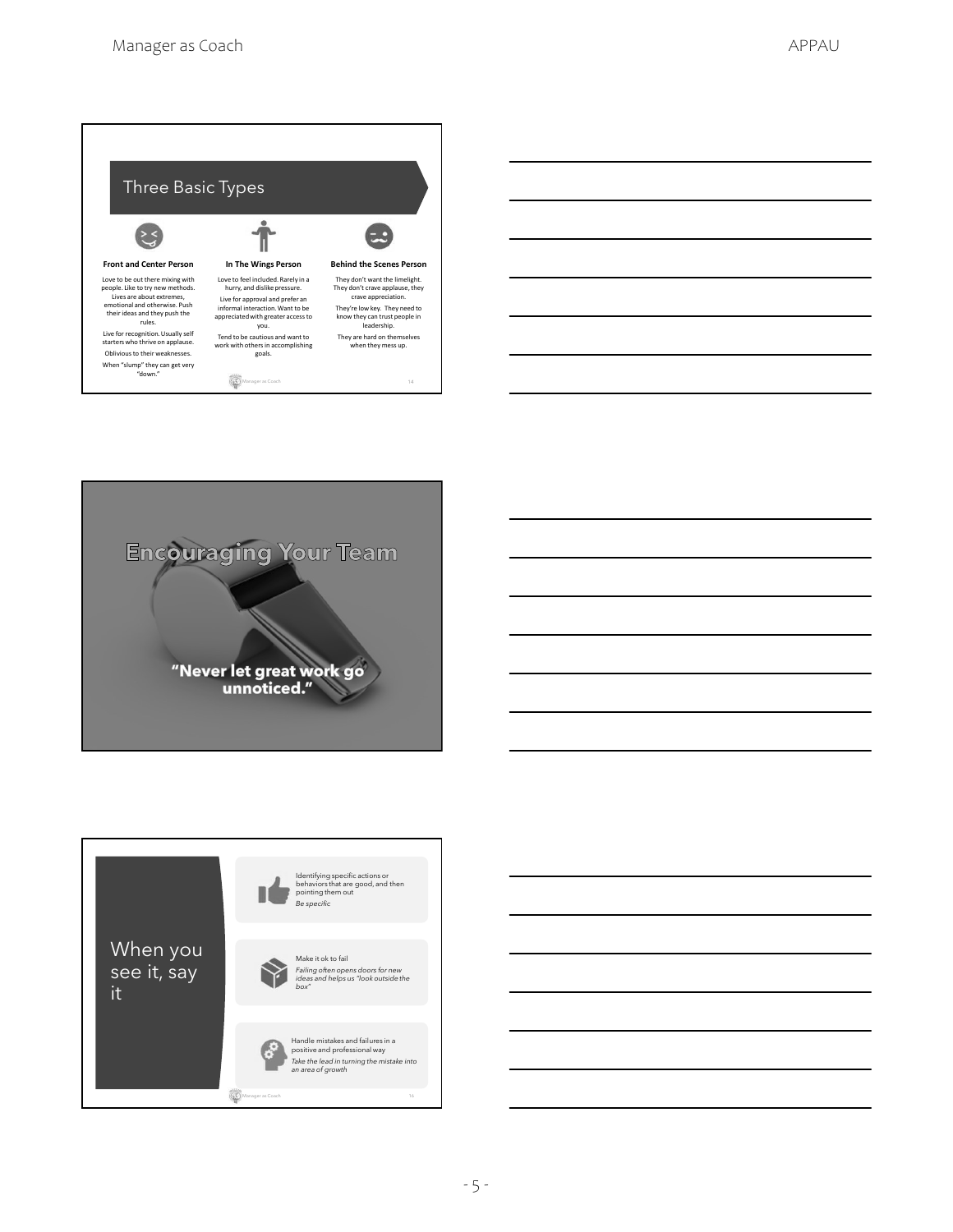







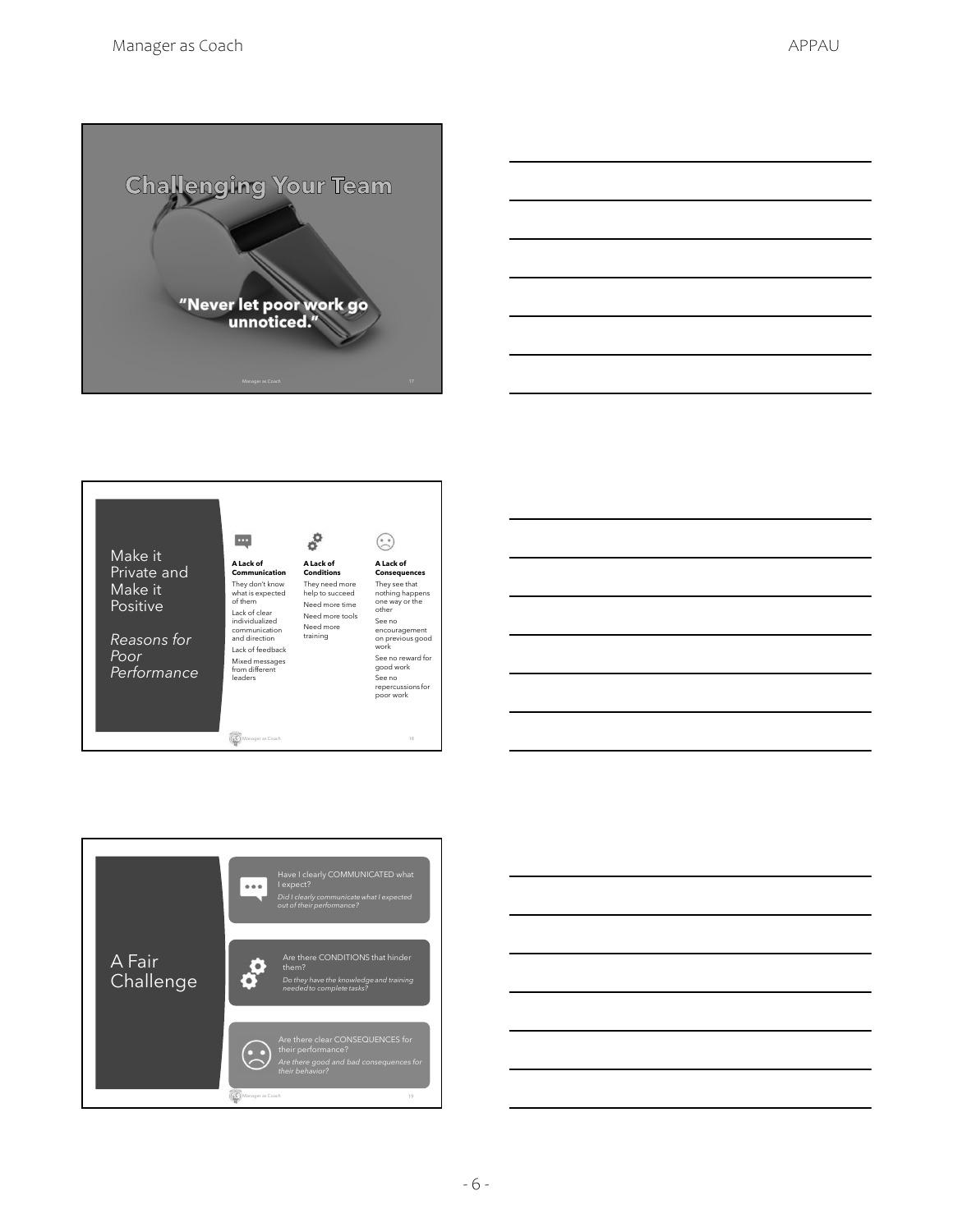| Performance<br>versus<br><b>Habits</b> | <b>Performance</b>           | <b>Work Habits</b>              |
|----------------------------------------|------------------------------|---------------------------------|
|                                        | Poor customer<br>interaction | Showing up late                 |
|                                        | Anti-team actions            | Leaving work<br>undone          |
|                                        | Poor work<br>technique       | Poor personal<br>hygiene/habits |
|                                        | Unsafe behavior              | Time wasting                    |
|                                        | Manager as Coach             | 20                              |

| <u> 1989 - Johann Stoff, deutscher Stoffen und der Stoffen und der Stoffen und der Stoffen und der Stoffen und de</u> |  |  |
|-----------------------------------------------------------------------------------------------------------------------|--|--|
| <u> 1989 - Johann Stoff, amerikansk politiker (d. 1989)</u>                                                           |  |  |
| <u> 1989 - Johann Stoff, deutscher Stoff, der Stoff, der Stoff, der Stoff, der Stoff, der Stoff, der Stoff, der S</u> |  |  |
|                                                                                                                       |  |  |
| <u> 1989 - Johann Barn, mars ann an t-Amhainn an t-Amhainn an t-Amhainn an t-Amhainn an t-Amhainn an t-Amhainn an</u> |  |  |
| <u> 1989 - Johann Stoff, Amerikaansk politiker († 1908)</u>                                                           |  |  |
|                                                                                                                       |  |  |

# Two Minute Challenge

- State what you've observed
- Wait for a response
- Remind them of the goal
- Ask for a specific solution
- Agree together





#### **Sidetracks** The Stall • Appears after you have stated the new action you want to see • Sounds like "Ok" "Sure" "That's a good idea" "I'll work on that" • Simply can be silence after you say "So we agree" The Self-Inflicted Wound • Sounds like "I know, I know, I do that" "I just can't seem to get it right" • Employee begins to criticize himself/herself before your message is even completed The Guilt Trip • Sounds like "You always seem to be picking on me" "I'm doing my best. What more can I do" • Employee acts terribly hurt or upset when you challenge poor performance The Attack - Employee attacks your<br>authority to tell him/her<br>authority to tell him/her<br>usually personal<br>Sounds like "Who are you to<br>tell me" "You don't do that<br>your self. Why should I?"<br>All the state of the state state in the state o

- -
	-

Manager as Coach 22

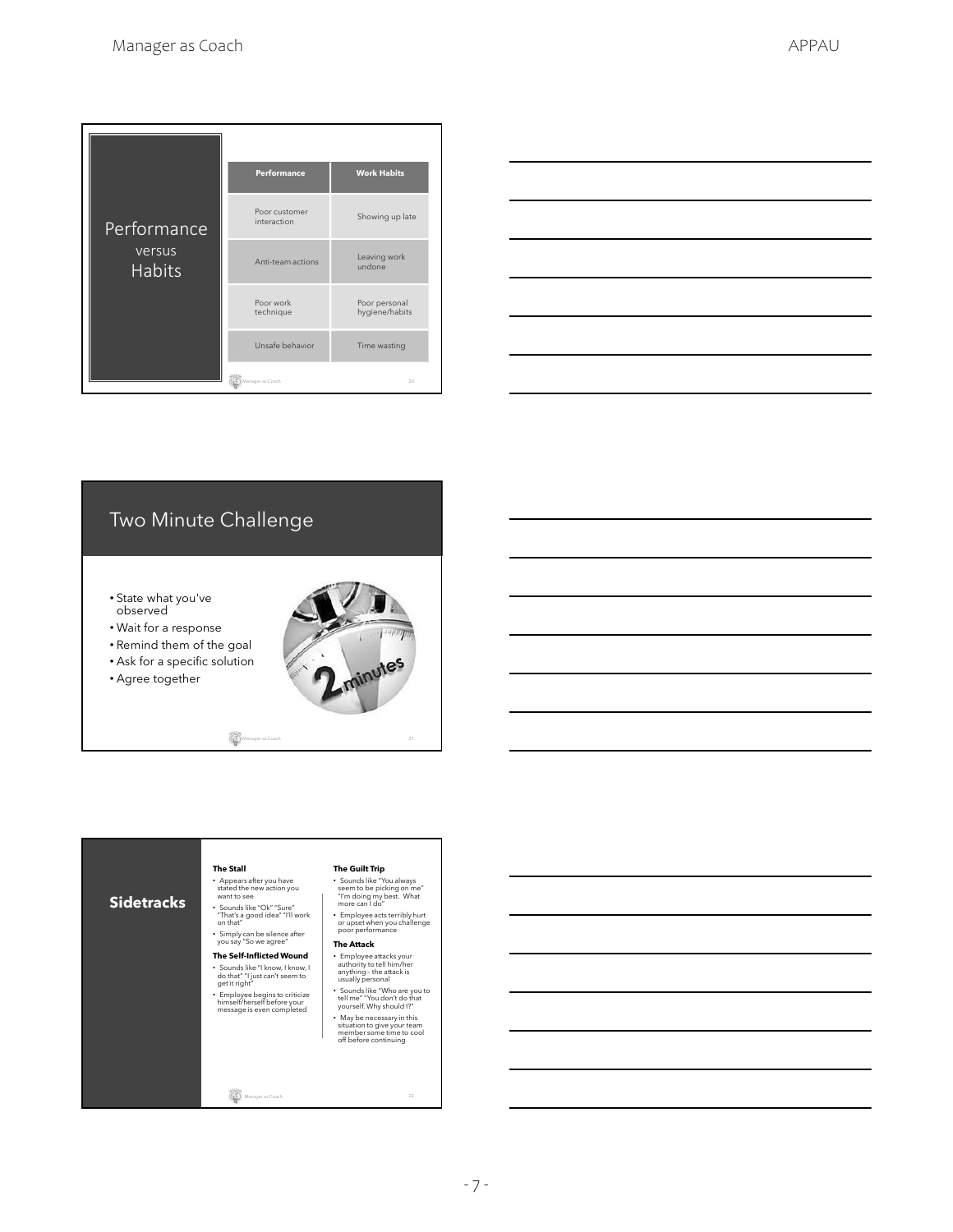







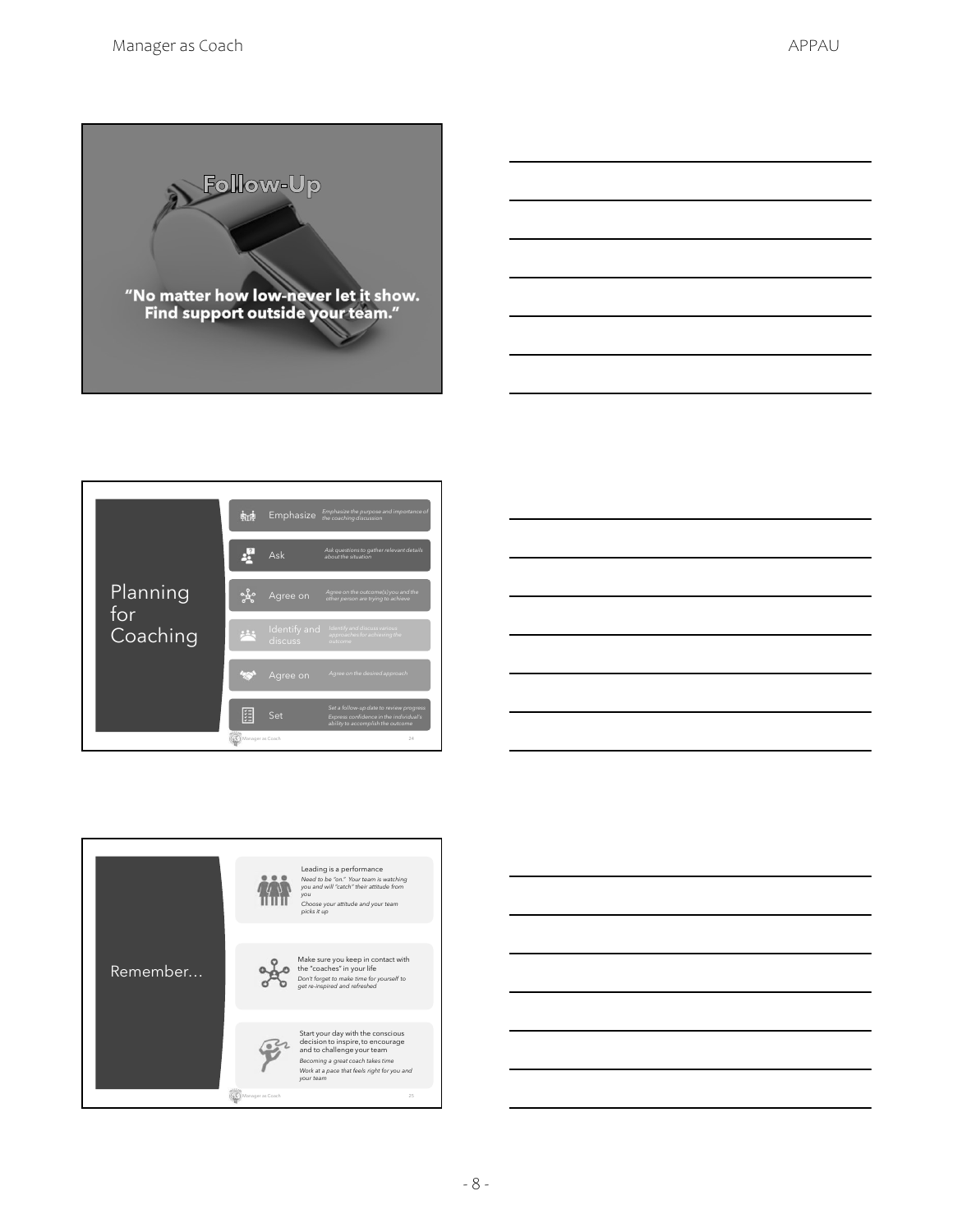



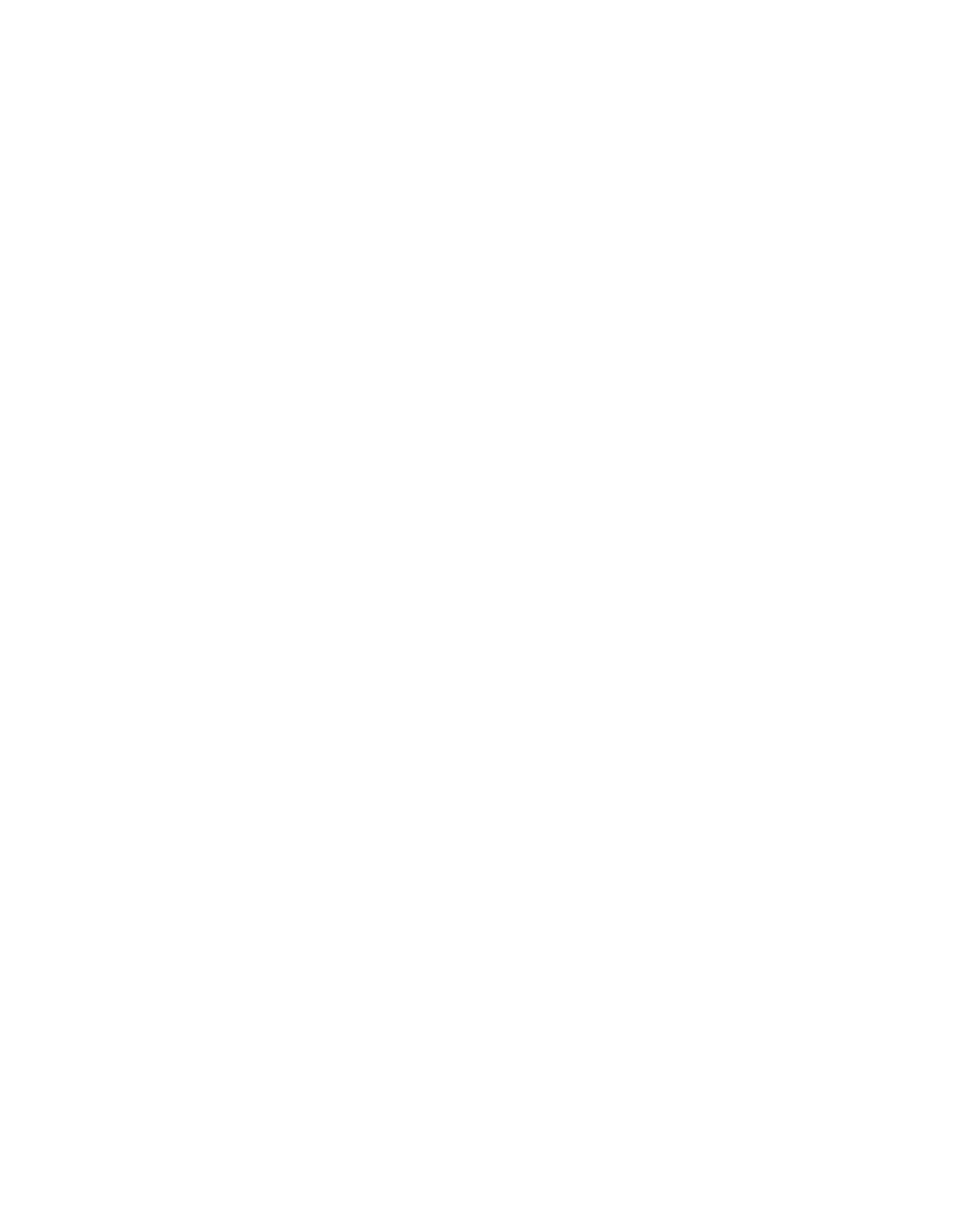### **Positive Work Environment**

INSTRUCTIONS:Take a moment and reflect on the individual you have worked with or known that motivated you to learn, develop and achieve. Go back as far as you want in your career life. Think of the situations that prompt your thoughts. Once you have this individual in mind, answer questions one through five.

- 1. What is the name of the person/manager that stands out as being the most effective?
- 2. What did he/she do that helped you the most?
- 3. What leadership/management skills did he/she use that you still use today?
- 4. What was the one thing he/she did that made him/her stand out from most individuals?
- 5. If this was the supervisor/person you learned the most form in your career, what did he/she do to encourage your learning and growth?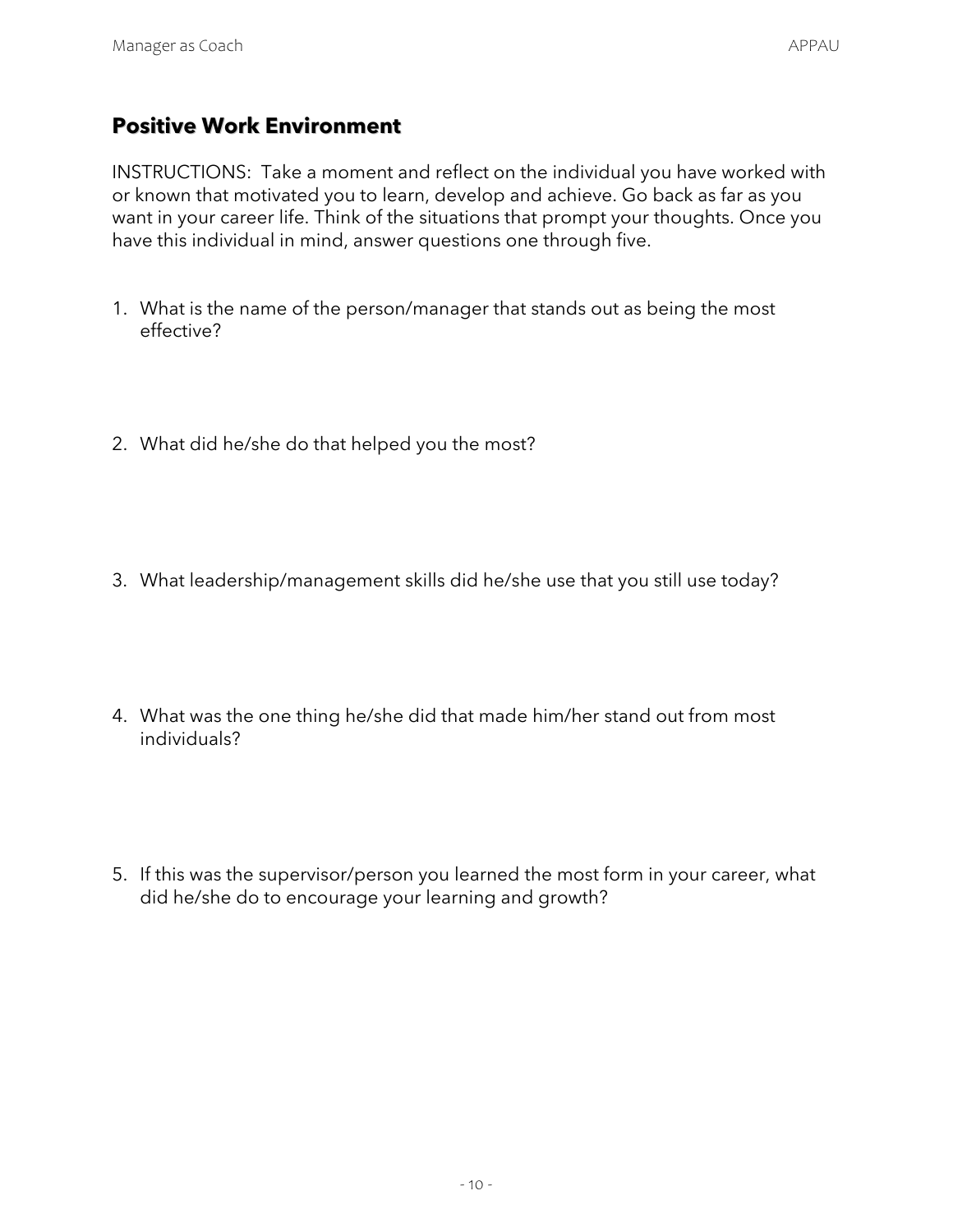- 6. Who is the worst manager you have ever worked for?
- 7. What behavior made him/her the worst?

8. What made him/her ineffective?

9. List at least three things you would like to change about this individual.

10.After considering your answers to the first ten questions list the behaviors you have identified that you will strive to change or reinforce as a manager/supervisor when you return to work.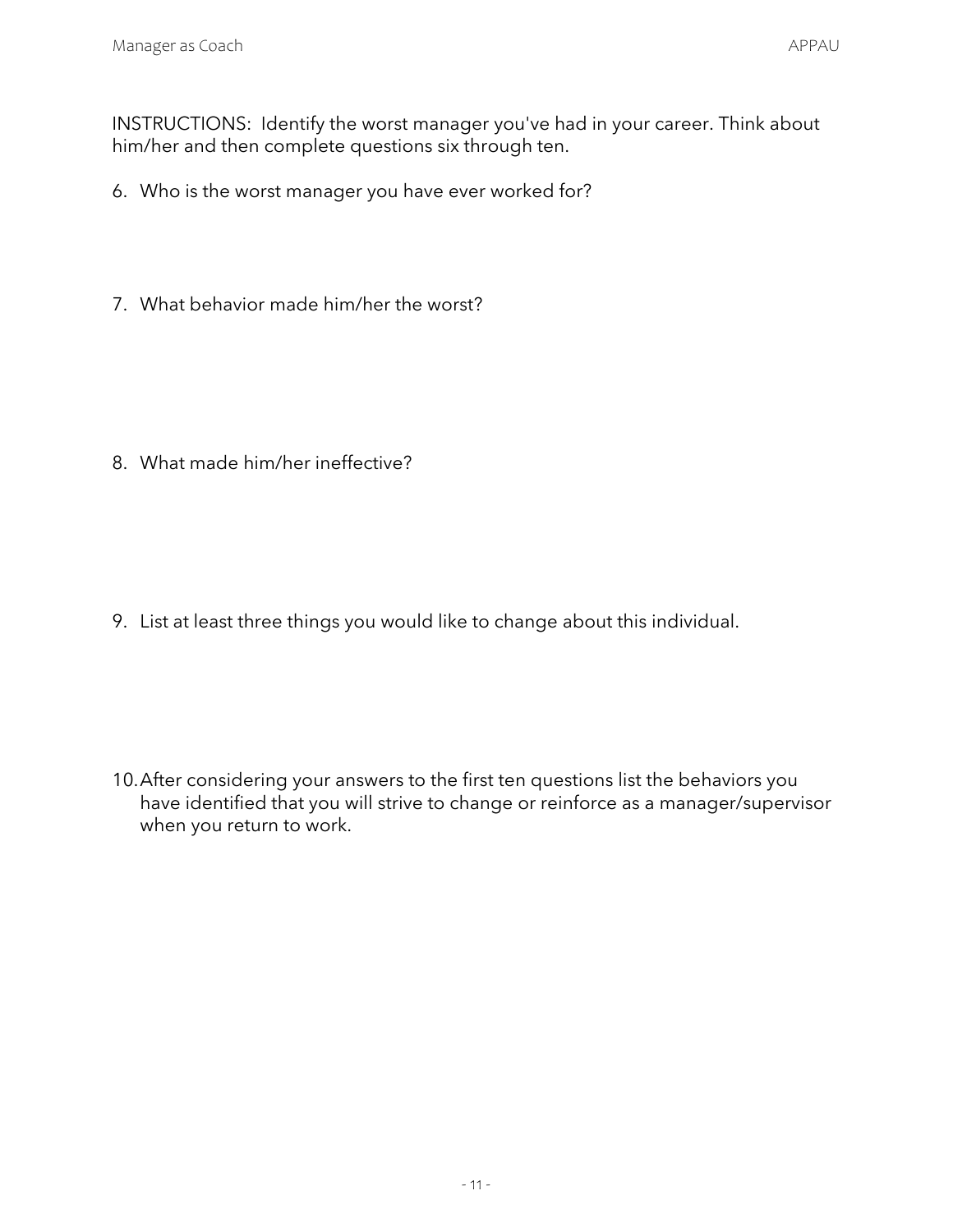## **The Practical Coach**

INSTRUCTIONS:As you watch the video about coaching and see when and how to coach*.* Please take notes using the guide below.

When they are doing great work, let them know  $\supset \text{When you see it, say it}$ *Example from video:* 

When they are doing poor work, let them know  $\supset$  *Make it private and positive Example from video:* 

When they are on a dead-end road, let them know  $\supseteq$  Use the Two-Minute Challenge *Example from video:* 

- State what you've observed
- Wait for a response
- Remind them of the goal
- Ask for a specific solution
- Agree together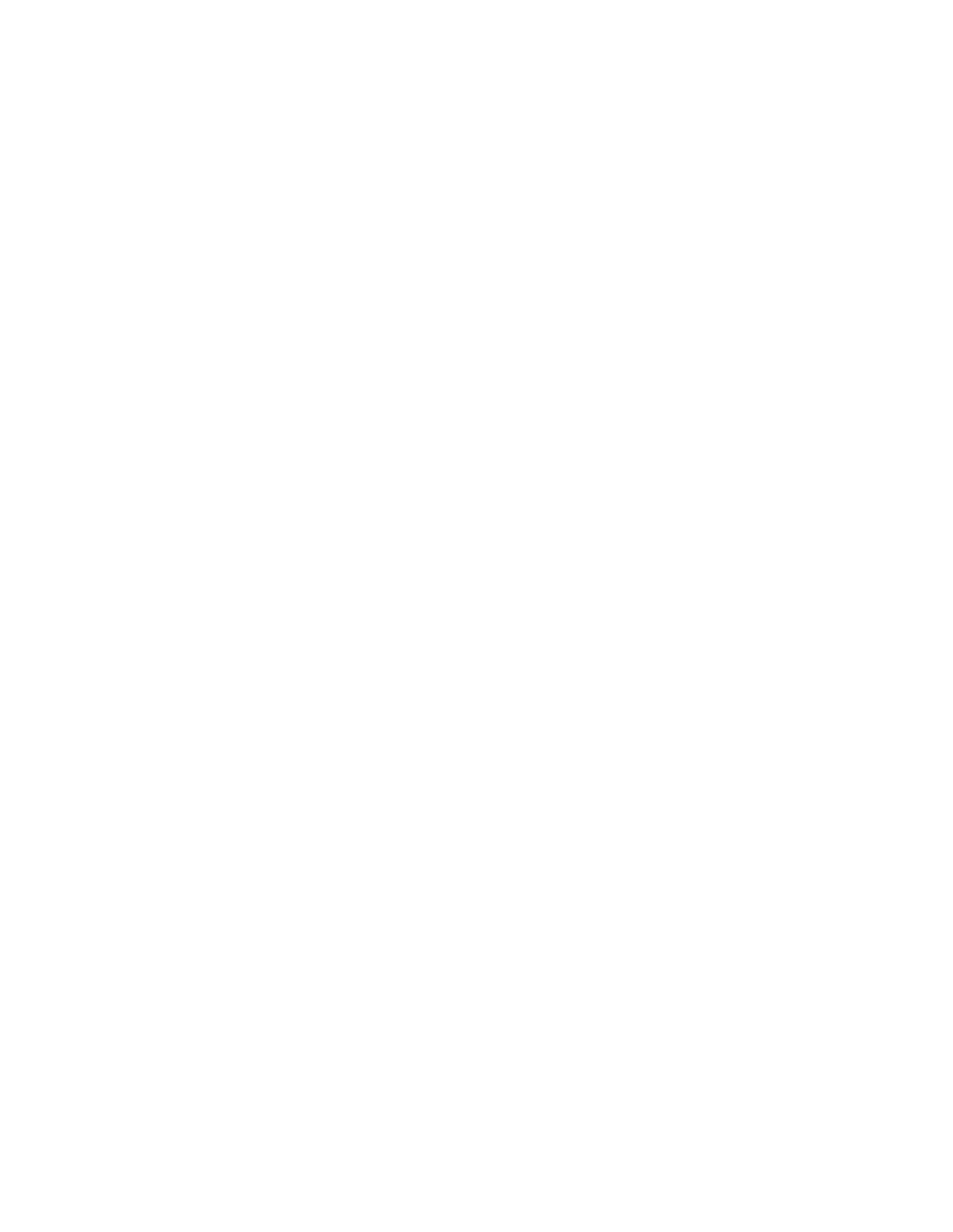#### **What Not Why:**

A Different Approach to Affect Behavior Change in Employees

Supervisor-employee relationships must operate on the premise that not all behavior has long, deep roots in the employee's past. Some behavior is an immediate response to a situation (environment). Therefore:

- This is one technique that works with the present.
- $\bullet$  It requires current involvement of the supervisor with the employee.
- It is an approach to communicating that can be used with the limitations of time common to supervisors.
- It is used successfully in the prevention of pre-crisis relations. The more preventative behavior supervisors engage in, the less acting-out they will have to work with later. Work with small problems so that the employee does not develop larger ones.
- It supports the principle of doing something for the employee, not to the employee.

When needs are not met, this usually leads to one of the following: Flight or escape—fight or aggression—or fright or repression. Many times, if this is serious enough the employee will quit or regress to the point that he/she will force management to terminate them.

Supervisors must develop a relationship process with employees that can identify or at least bring awareness of needs not being met.

- Employees can meet unmet needs and change behavior if the supervisor, through contact with the employee, let's the employee know he/she cares about the success of the employee.
- Such care can help meet some of the love/affection needs and is not a blanket approval for all behavior, but a comfort toward the need of personal worth.
- Negative behavior many times is an attempt for attention or to secure emotional input from another, many times the supervisor. Remember the bully on the playground: It is better to be hated than ignored, as hate is better than nothing.

Involvement: To be successful at changing behavior, the supervisor must get personal and get emotionally involved, i.e. be honest with "yourself". Be authentic when you communicate the idea that "I am interested in you", not as just another employee but I want to see you succeed.

- Often the first attempt at this approach will result in the employee resisting the attempt as a way of testing if the supervisor is sincere.
- One approach to become involved is to communicate with the employee about their interest, fears, ideas, opinions, hopes, plans, personal ideas of how they feel.
- x Becoming involved with employees is one-way supervisors show responsibility to employees and a way of meeting personal needs.
- The supervisor who cares about their employees and becomes involved, to the point of caring enough to discipline and hold employees to the consequences of their behavior, are the more successful supervisors.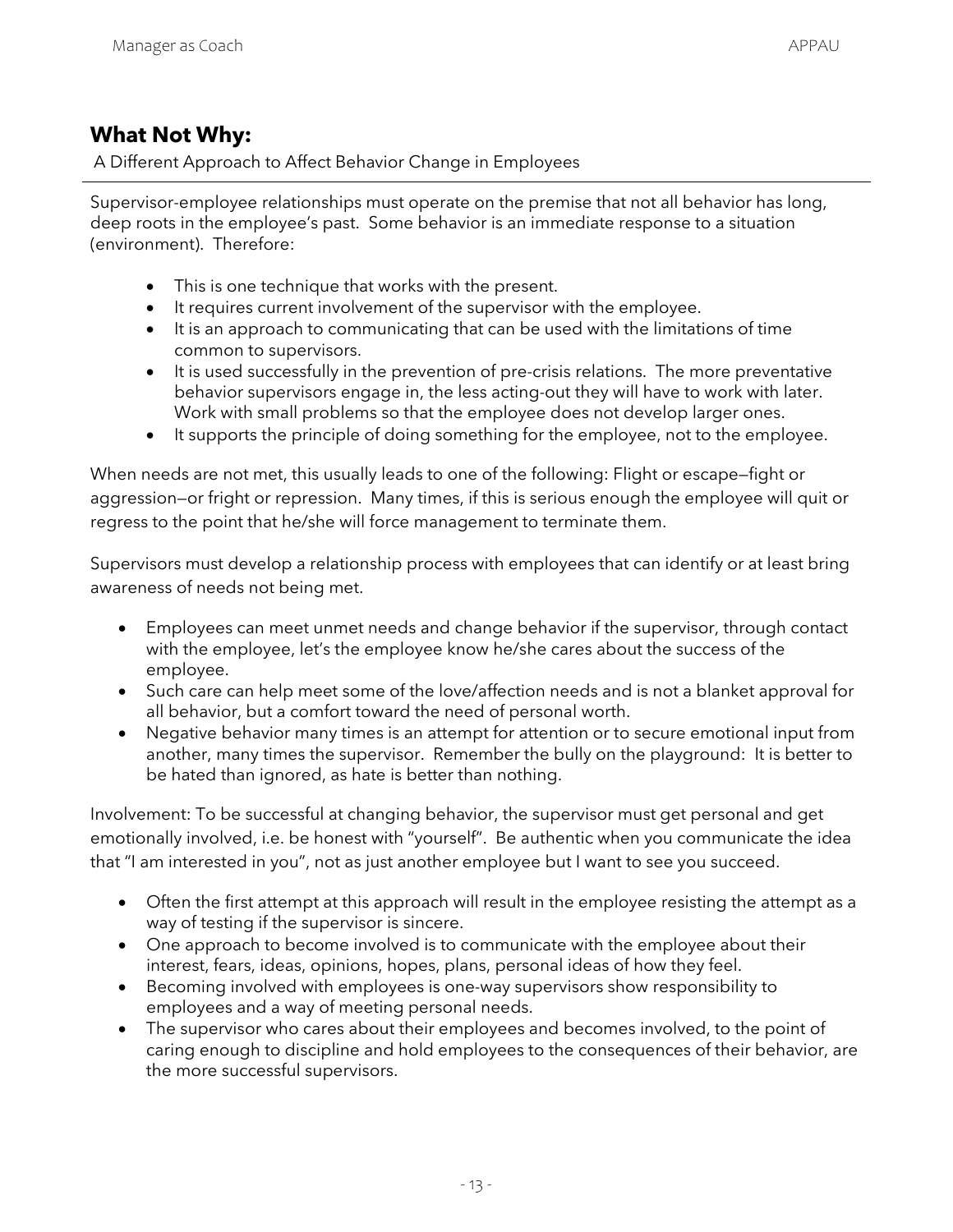#### **Focus on the Present**

- We are not interested in past behavior or function, or the ability to not function.
- "Be in the right here right now." We are starting today. Everything in the past only relates to what the employee is doing right now.
- Behavior problems of deeper psychological import should be considered as referrals to available resources. (Drugs or alcoholic issues)

#### **Work with Behavior – Ask** *What* **not** *Why*

- We cannot change emotions or attitudes. We can help employees behave differently.
- True or false? It is easier to act your way into a new way of thinking than it is to think your way into a new way of acting. (The answer is true)
- When discussing or confronting the employee, talk about the actual behavior. What did you do? What are you doing? Do not ask, Why are you doing, that? Why did you do that? Why are you late, etc?
- Using the word why sets up defenses and the employee becomes defensive and this sets up 1. Rationalizations for the behavior. 2. Excuses. (Do not ask for excuses or accept excuses)
- $\bullet$  Behavior change will not occur because the employee knows  $Why$ . It will occur only when they fulfill needs more satisfactorily.
- Ask questions of value: "what did you do?" How do you feel about that behavior?" "What's your reaction to that behavior?" (Expand feeling about the actual negative behavior)
- Other probes: "Do you understand?" Would you tell me more about that behavior?" "I'm not sure that I understand?" "Talk about what you did?" "Is that the responsible thing to do?"

#### **Discourage Giving Excuses**

- Accepting excuses indicates the supervisor does not care about the employee, as the old behavior patterns are acceptable and reinforced.
- Not: "Why didn't you do it?" But: "When will you do it?"; Not: Why are you late?" But: How will you arrange to be on time tomorrow?"
- Secure the employee's commitment to change.
- Employee must decide that change is worthwhile before they can take responsibility toward change. Nothing changes until the employee makes the decision to change the negative behavior.
- If the employee is to stay on the job, they must decide to change to meet their needs. The supervisor can guide, but employee must decide.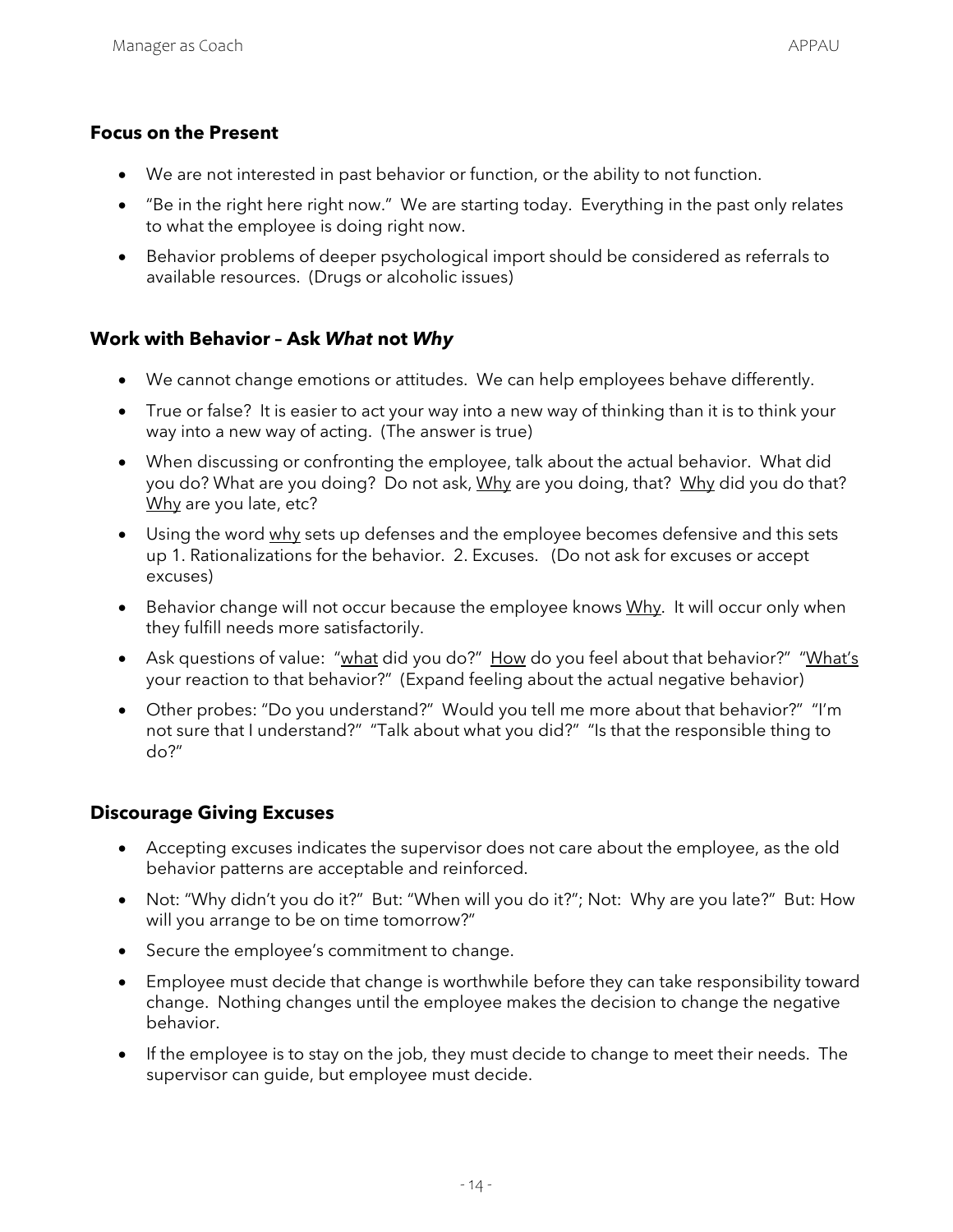### **Two-Minute Challenge Practice**

#### **Coaching Issues The Coaching Issues Sidetracks**

#### **Performance**

- Poor customer interaction
- x Anti-team actions
- Poor work technique
- x Unsafe behavior

#### **The Stall**

- Appears after you have stated the new action you want to see
- Sounds like "Ok" "Sure" "That's a good idea" "I'll work on that"
- Simply can be silence after you say "So we agree"

#### **The Self-Inflicted Wound**

- Sounds like "I know, I know, I do that" "I just can't seem to get it right"
- **Employee begins to criticize** himself/herself before your message is even completed

#### **The Guilt Trip**

- Sounds like "You always seem to be picking on me" "I'm doing my best. What more can I do"
- Employee acts terribly hurt or upset when you challenge poor performance

#### **The Attack**

- Employee attacks your authority to tell him/her anything – the attack is usually personal
- Sounds like "Who are you to tell me" "You don't do that yourself. Why should I?"
- May be necessary in this situation to give your team member some time to cool off before continuing

#### **Work Habits**

- Showing up late
- Leaving work undone
- Poor personal hygiene/habits
- $\bullet$  Time wasting